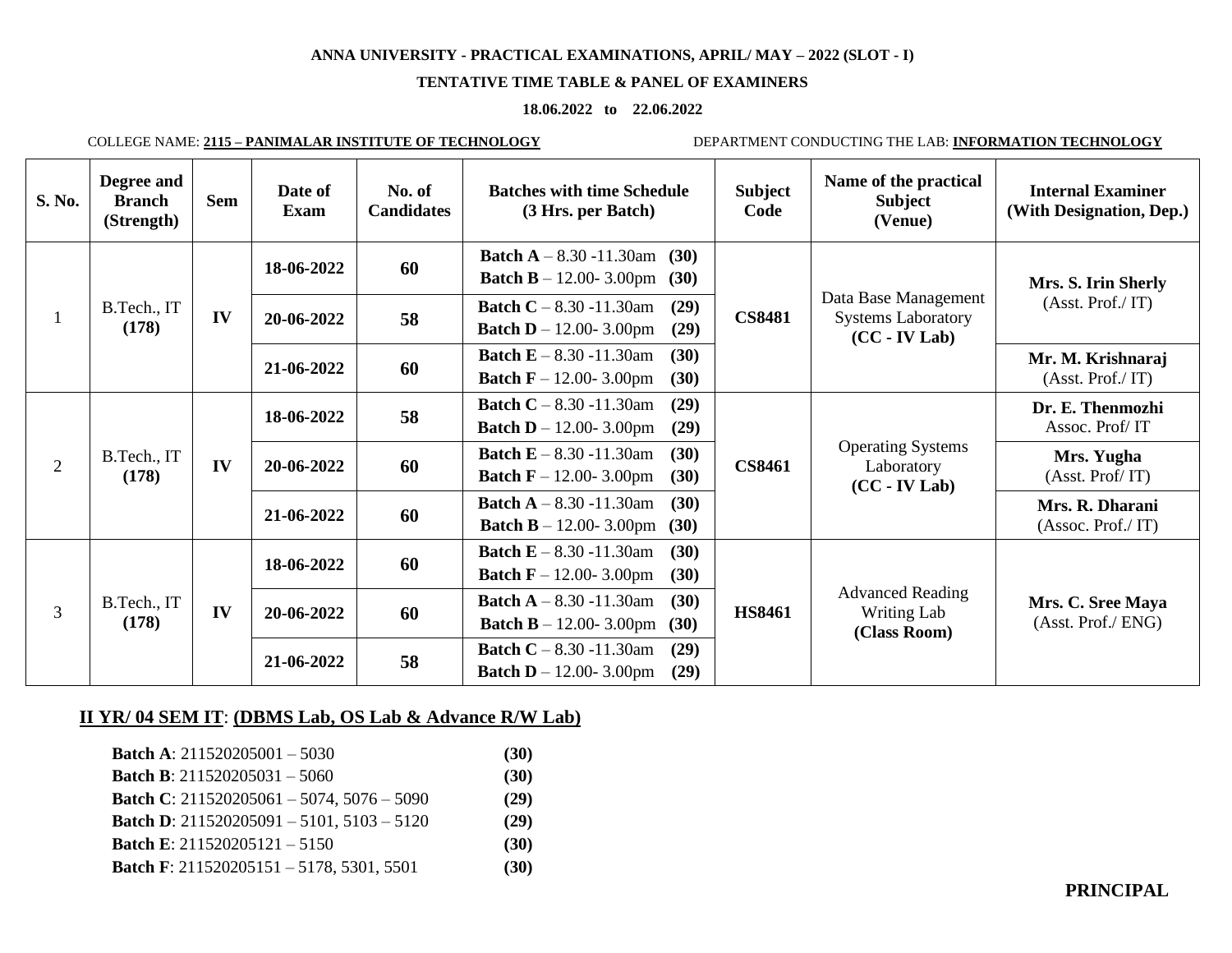## **TENTATIVE TIME TABLE & PANEL OF EXAMINERS**

### **18.06.2022 to 22.06.2022**

COLLEGE NAME: **2115 – PANIMALAR INSTITUTE OF TECHNOLOGY** DEPARTMENT CONDUCTING THE LAB: **INFORMATION TECHNOLOGY**

| S.No. | Degree and<br><b>Branch</b><br>(Strength)                                                                                                                                                                                                                                                                                                                                    | <b>Sem</b>   | Date of<br>Exam | No. of<br><b>Candidates</b> | <b>Batches with time Schedule</b><br>(3 Hrs. per Batch)                                  | <b>Subject</b><br>Code | Name of the practical<br><b>Subject</b><br>(Venue)                   | <b>Internal Examiner</b><br>(Designation, Dep.) |
|-------|------------------------------------------------------------------------------------------------------------------------------------------------------------------------------------------------------------------------------------------------------------------------------------------------------------------------------------------------------------------------------|--------------|-----------------|-----------------------------|------------------------------------------------------------------------------------------|------------------------|----------------------------------------------------------------------|-------------------------------------------------|
|       | B.Tech., IT<br>(184)                                                                                                                                                                                                                                                                                                                                                         | VI           | 18-06-2022      | 62                          | <b>Batch A</b> $- 8.30 - 11.30$ am<br>(31)<br><b>Batch B</b> – 12.00-3.00pm (31)         |                        | <b>Object Oriented Analysis</b><br>and Design Lab<br>$(CC - II Lab)$ | Mr. M. Krishnaraj<br>(Asst. Prof./ IT)          |
|       |                                                                                                                                                                                                                                                                                                                                                                              |              | 20-06-2022      | 62                          | <b>Batch C</b> – 8.30 -11.30am<br>(31)<br><b>Batch D</b> – 12.00-3.00pm (31)             | <b>CS8582</b>          |                                                                      | Dr. S. Suma Christal Mary<br>Assoc. Prof./IT    |
|       |                                                                                                                                                                                                                                                                                                                                                                              |              | 21-06-2022      | 60                          | <b>Batch E</b> $- 8.30 - 11.30$ am<br>(30)<br><b>Batch F</b> $- 12.00 - 3.00$ pm<br>(30) |                        |                                                                      |                                                 |
|       | B.Tech., IT<br>(184)                                                                                                                                                                                                                                                                                                                                                         | VI           | 18-06-2022      | 62                          | <b>Batch C</b> $- 8.30 - 11.30$ am<br>(31)<br><b>Batch D</b> – 12.00-3.00pm (31)         |                        | Mobile Application<br>Development Laboratory<br>$(CC - II Lab)$      | Mrs. N. Senthamilarasi<br>(Asst. Prof./ IT)     |
| 2     |                                                                                                                                                                                                                                                                                                                                                                              |              | 20-06-2022      | 60                          | <b>Batch E</b> $- 8.30 - 11.30$ am<br>(30)<br><b>Batch F</b> – 12.00-3.00pm (30)         | <b>CS8662</b>          |                                                                      | Mrs. P. Sheela Rani<br>(Asst. Prof./ IT)        |
|       |                                                                                                                                                                                                                                                                                                                                                                              |              | 21-06-2022      | 62                          | <b>Batch A</b> $- 8.30 - 11.30$ am<br>(31)<br><b>Batch B</b> – 12.00-3.00pm (31)         |                        |                                                                      |                                                 |
| 3     | <b>Batch E</b> $- 8.30 - 11.30$ am<br>(30)<br>60<br>18-06-2022<br><b>Batch F</b> $- 12.00 - 3.00$ pm<br>(30)<br><b>Batch A</b> $- 8.30 - 11.30$ am<br>(31)<br>B.Tech., IT<br><b>HS8581</b><br>VI<br>62<br>20-06-2022<br>(184)<br><b>Batch B</b> – 12.00-3.00pm (31)<br><b>Batch C</b> $- 8.30 - 11.30$ am<br>(31)<br>62<br>21-06-2022<br><b>Batch D</b> – 12.00- 3.00pm (31) | Professional |                 |                             |                                                                                          |                        |                                                                      |                                                 |
|       |                                                                                                                                                                                                                                                                                                                                                                              |              |                 |                             |                                                                                          |                        | Communication<br>Laboratory                                          | Mrs. D. Hethesia<br>(Asst. Prof./ ENG)          |
|       |                                                                                                                                                                                                                                                                                                                                                                              |              |                 |                             |                                                                                          |                        | (Communication Lab)                                                  |                                                 |

# **III YR/ 06 SEM IT**: **(OOAD Lab, MAD Lab & Professional Communication Lab)**

| <b>Batch A:</b> 211519205001, 5003 – 5032           | (31) | <b>Batch B</b> : $211519205033 - 5051$ , $5053 - 5064$ | (31) |
|-----------------------------------------------------|------|--------------------------------------------------------|------|
| <b>Batch C</b> : $211519205065 - 5086, 5088 - 5096$ | (31) | <b>Batch D:</b> 211519205097 - 5127                    | (31) |
| <b>Batch E:</b> 211519205128 - 5157                 | (30) | <b>Batch F</b> : $211519205158 - 5185, 5301, 5302$     | (30) |

# **PRINCIPAL**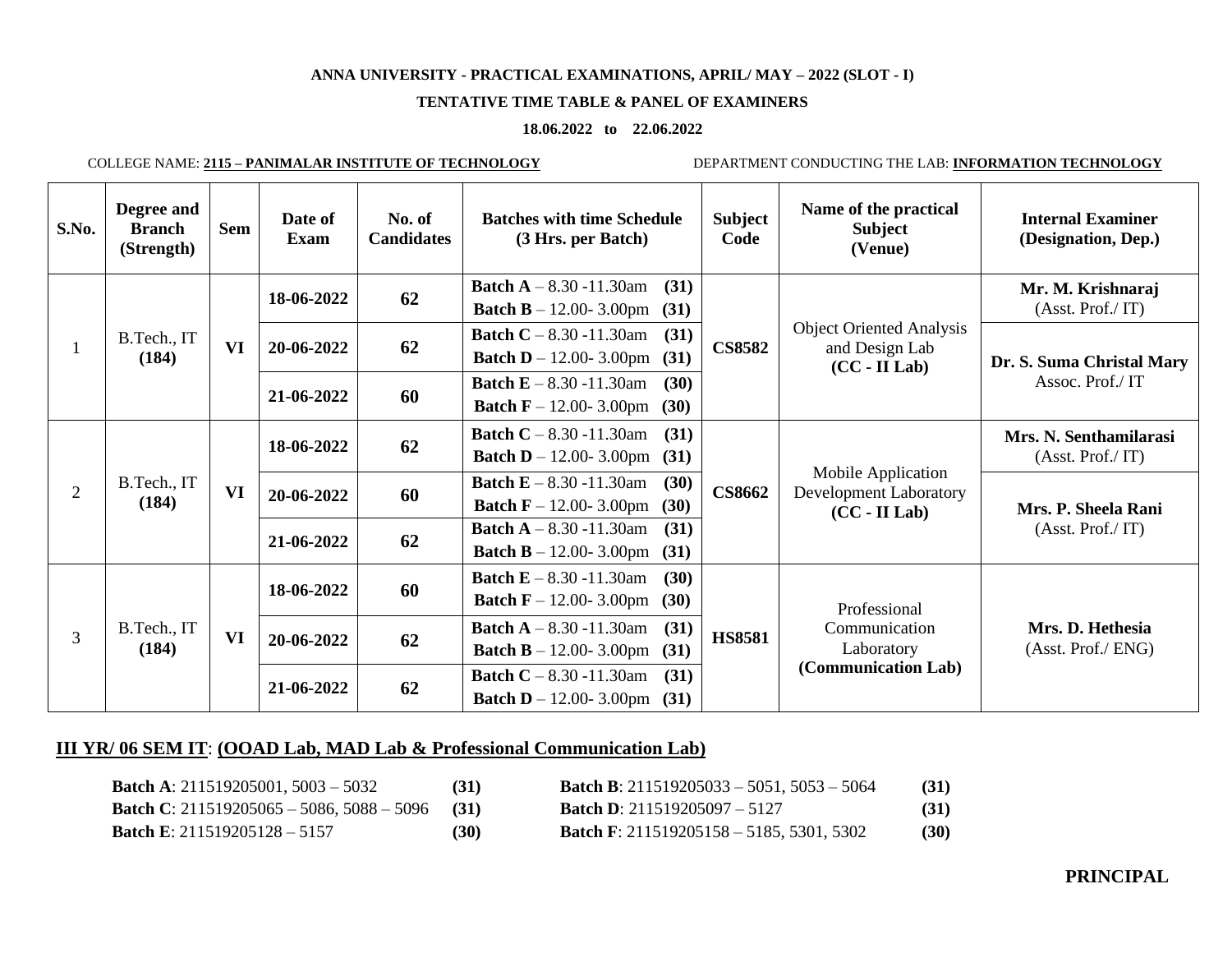### **TENTATIVE TIME TABLE & PANEL OF EXAMINERS**

### **18.06.2022 to 22.06.2022**

 $\blacksquare$ 

COLLEGE NAME: **2115 – PANIMALAR INSTITUTE OF TECHNOLOGY** DEPARTMENT CONDUCTING THE LAB: **INFORMATION TECHNOLOGY**

| S. No.         | Degree and<br><b>Branch</b><br>(Strength) | <b>Sem</b> | Date of<br><b>Exam</b> | No. of<br><b>Candidates</b> | <b>Batches with time Schedule</b>             | <b>Subject</b><br>Code                      | Name of the<br>practical Subject<br>(Venue) | <b>Internal Examiner</b><br>(With Designation, Dep.) |
|----------------|-------------------------------------------|------------|------------------------|-----------------------------|-----------------------------------------------|---------------------------------------------|---------------------------------------------|------------------------------------------------------|
| $\overline{4}$ |                                           |            |                        | 33                          | 8.30 -11.30am<br>$A1 - A11$<br>(11 Batches)   |                                             | Mini Project                                | Mrs. G. Dhanalakshmi<br>(Assoc. Prof./ IT)           |
|                |                                           |            | 22.06.2022             | 32                          | 12.00-3.00pm<br>$A12 - A22$ ,<br>(11 Batches) |                                             | $(CC - IV Lab)$                             |                                                      |
|                | B.Tech., IT                               |            | 22.06.2022             | 31                          | 8.30 -11.30am<br>$B1 - B11$<br>(11 Batches)   | <b>IT8611</b>                               | Mini Project                                | Dr. S. Suma Christal Mary                            |
|                | (184)                                     | <b>VI</b>  |                        | 30                          | 12.00-3.00pm<br>$B12 - B22$<br>(11 Batches)   |                                             | $(CC - II Lab)$                             | Assoc. Prof/IT                                       |
|                |                                           |            |                        | 29                          | 8.30 -11.30am<br>$C1 - C10$<br>(10 Batches)   |                                             | Mini Project                                | Mr. R. Vinston Raja                                  |
|                |                                           |            | 22.06.2022             |                             | 29                                            | 12.00-3.00pm<br>$C11 - C21$<br>(11 Batches) |                                             | (Networks Lab)                                       |

**PRINCIPAL**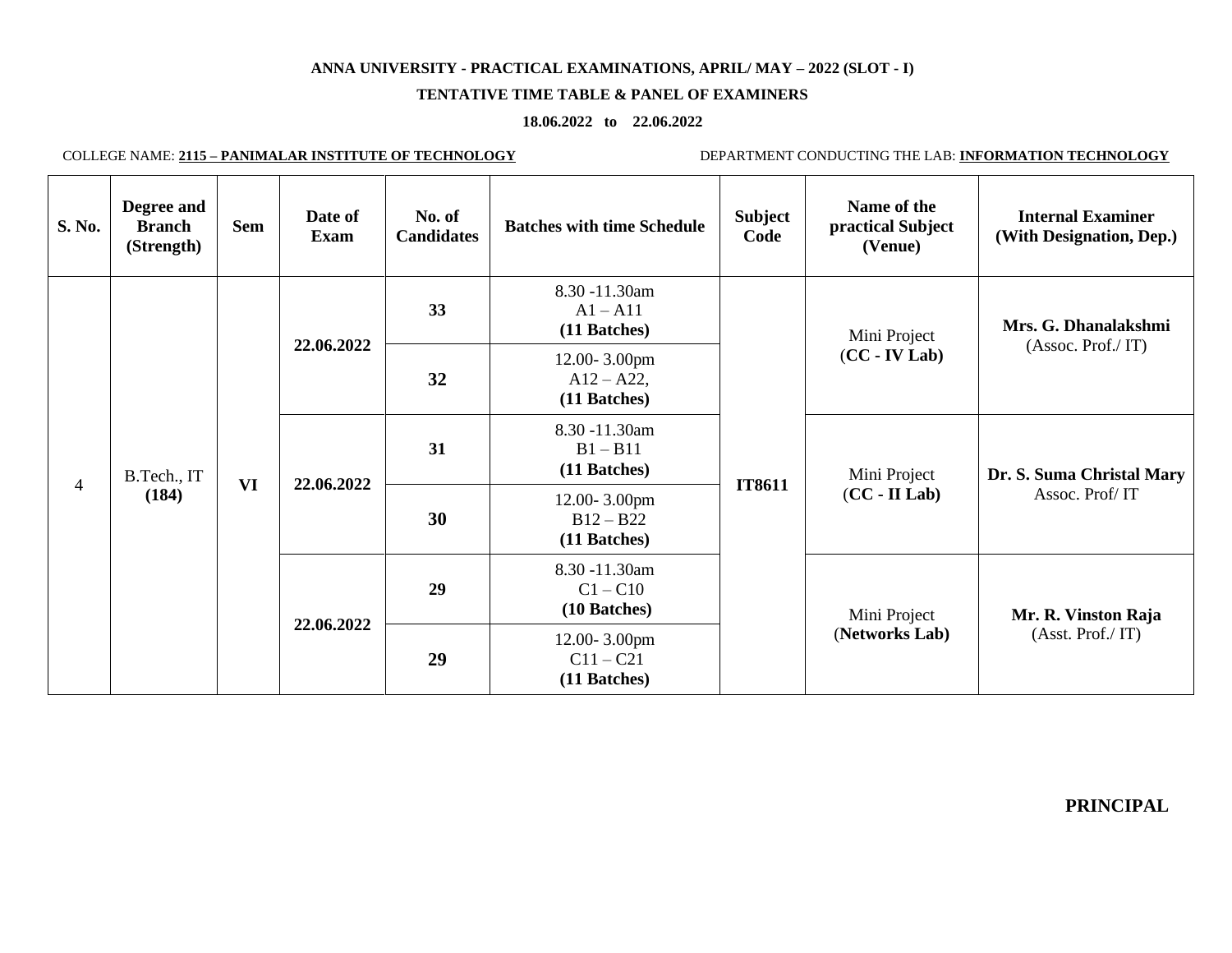# **TENTATIVE TIME TABLE & PANEL OF EXAMINERS**

### **18.06.2022 to 22.06.2022**

COLLEGE NAME: **2115 – PANIMALAR INSTITUTE OF TECHNOLOGY** DEPARTMENT CONDUCTING THE LAB: **INFORMATION TECHNOLOGY**

| S. No.       | Degree and<br><b>Branch</b><br>(Strength) | <b>Sem</b>  | Date of<br>Exam          | No. of<br><b>Candidates</b> | <b>Batches with time Schedule</b>                          | <b>Subject</b><br>Code | Name of the<br>practical Subject<br>(Venue) | <b>Internal Examiner</b><br>(With Designation, Dep.) |                                                            |
|--------------|-------------------------------------------|-------------|--------------------------|-----------------------------|------------------------------------------------------------|------------------------|---------------------------------------------|------------------------------------------------------|------------------------------------------------------------|
|              | B.Tech., IT<br>(179)                      | <b>VIII</b> | 18-06-2022<br>20-06-2022 | 28                          | 8.30 A.M - 11.30 A.M<br>Batch $(A1 - A10)$<br>(10 Batches) |                        | Project Work<br>(IT AV Hall)                | Dr. S. Suma Christal Mary<br>Assoc. Prof/IT          |                                                            |
|              |                                           |             |                          | 32                          | 12.00 P.M - 3.00 PM<br>Batch $(A11 - A21)$<br>(11 Batches) |                        |                                             |                                                      |                                                            |
|              |                                           |             |                          | 30                          | 8.30 A.M - 11.30 A.M<br>Batch $(B1 - B10)$<br>(10 Batches) |                        |                                             | Mrs. R. Dharani<br>Assoc. Prof./IT                   |                                                            |
| $\mathbf{1}$ |                                           |             |                          | 30                          | 12.00 P.M - 3.00 PM<br>Batch $(B11 - B20)$<br>(10 Batches) | <b>IT8811</b>          |                                             |                                                      |                                                            |
|              |                                           |             |                          | 30                          | 8.30 A.M - 11.30 A.M<br>Batch $(C1 - C10)$<br>(10 Batches) |                        |                                             | Dr. E. Thenmozhi                                     |                                                            |
|              |                                           |             |                          |                             |                                                            |                        |                                             | 21-06-2022<br>29                                     | 12.00 P.M - 3.00 PM<br>Batch $(C11 - C20)$<br>(10 Batches) |

 **PRINCIPAL**